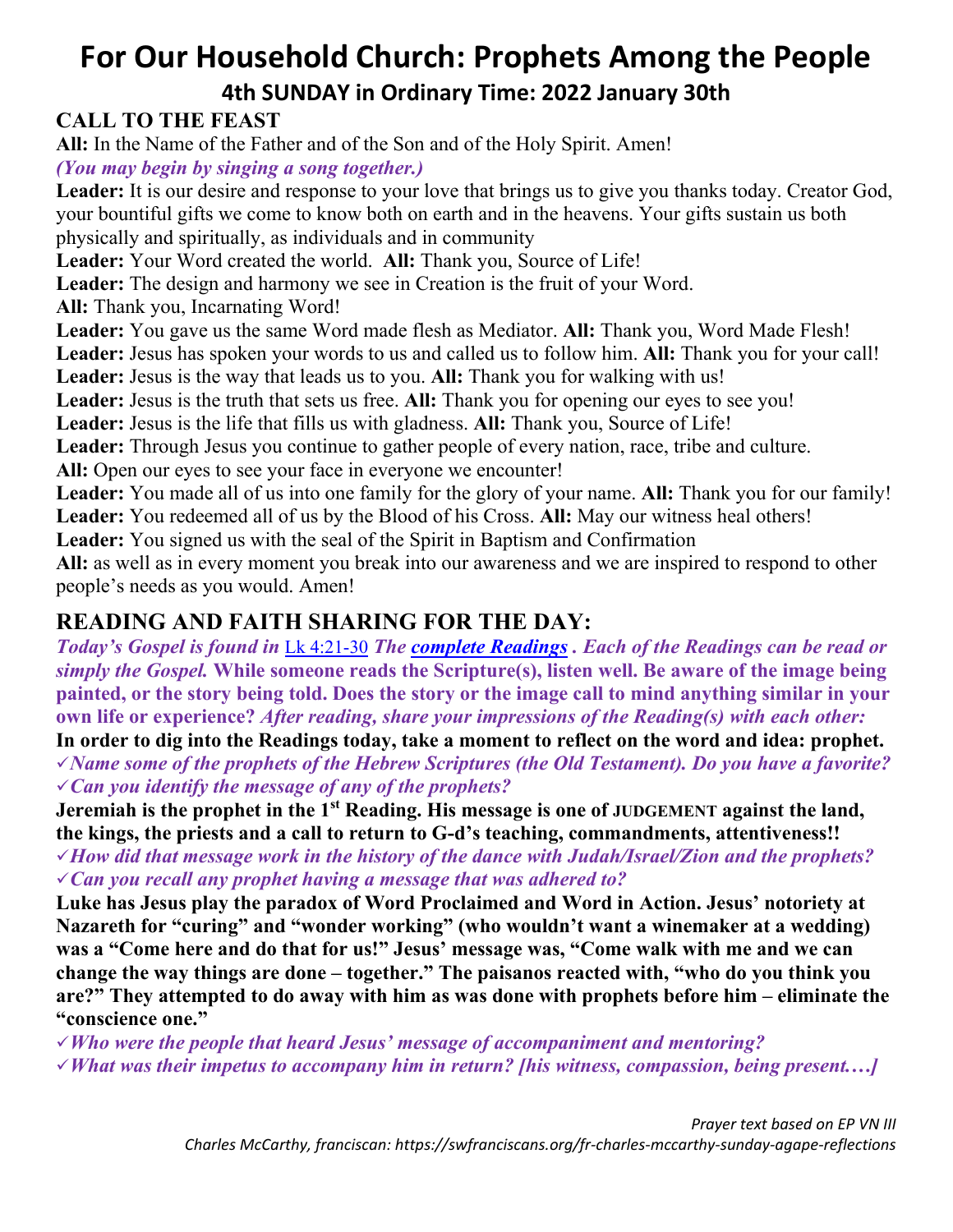**Paul, in writing to the Corinthians (2nd Reading), defines the prophetic message with a new tack – Gospel, Good News: from standing in judgement to modeling by accompanying and mentoring the desired relationship.** 

- *How does the message of modeling/mentoring, expressed in defining the early community, as read about in the Acts of the Apostles and Paul's letters, impact people's lives?*
- *How has a Prophetic message (judgement of the OT or accompaniment/mentoring of the NT) impacted your life?*
- *In what moments have you seen either or both of these active in the ministry of the community of Faith where you identify? …in the model of Faith practiced in your family? …by yourself?*

**Prophets in the Hebrew Scriptures (Old Testament), as well as disciples of Jesus, were drawn, in large part, from the "laity."**

*Who are the prophets of our own time? Which approach is obvious in their action?*

**If you have ever participated in a Liturgical Church's Baptism Ritual, you will have heard words to the effect that the person is Baptized and anointed as "Priest, Prophet and King." The office of Prophet resides in each of us – the Baptized.**

- *When have you acted prophetically in your life?*
- *Was it more in the model expressed by Jeremiah or that defined by Paul in Corinthians? Which has been most effective in your action to personal conversion?*

**Consider rereading/re-praying the part of this agape, Call to the Feast.** 

- *Which aspects of the ministry of Jesus have been impactful for you? …by whom?*
- *How have you been able to incarnate aspects of Jesus' ministry expressed there? Which ones?*

### **SHARING THE FEAST**

Creator God, Source of All Life, we gather in our household *(present to each other as well as at a distance)* to remember and celebrate the Life, Teaching, Death and Resurrection of Jesus, your Son.

We long to gather with our parish community and to share the Bread of Life and the Cup of Salvation. But since we are separate from the community now, know of our desire to receive you in the

Sacrament. Recognize our desire as we break the bread of your Word and the bread of our table *(Take bread (rice-cakes, chapati, naan, pita, tortilla, oatcakes, sweet bread, baguette, etc.), break/tear it and share it with one another.)* As we drink *(Distribute glasses of water, wine, other)*, we seek to quench our spiritual thirst by opening ourselves to your presence in one another.

#### **PRAYER OF THANKS AND PRIASE**

**All:** We thank you for the leadership of Francisco our pope and for the pastoral ministry of (Arch)Bishop *N*. **Leader:** Keep him safe and healthy.

**All:** We ask your animation in the life and ministry of our pastor *N*, and the Deacon(s) *N*, *N*, who serve our larger faith community.

**All:** We recognize you in and thank you for our family, **Leader:** both near and far.

**Leader:** You teach us the value of community and mutuality **All:** in our friends and neighbors.

**All:** May we learn to understand and respond to the signs of the times and live in the light of faith, **Leader:** being devoted in serving the Gospel.

**All:** Open our eyes to the needs of all. **Leader:** By accompanying others in their grief and sharing their pain **All:** may we help heal division and strife.

Leader: By sharing their joy and hope, All: may we bring the good news of salvation.

**All:** We remember the people who have died in this pandemic. **Leader** Bring them to your Peace.

**Leader**: For what else do we pray:

#### *Conclude with the Our Father*.

**Leader:** Peace be with you all!